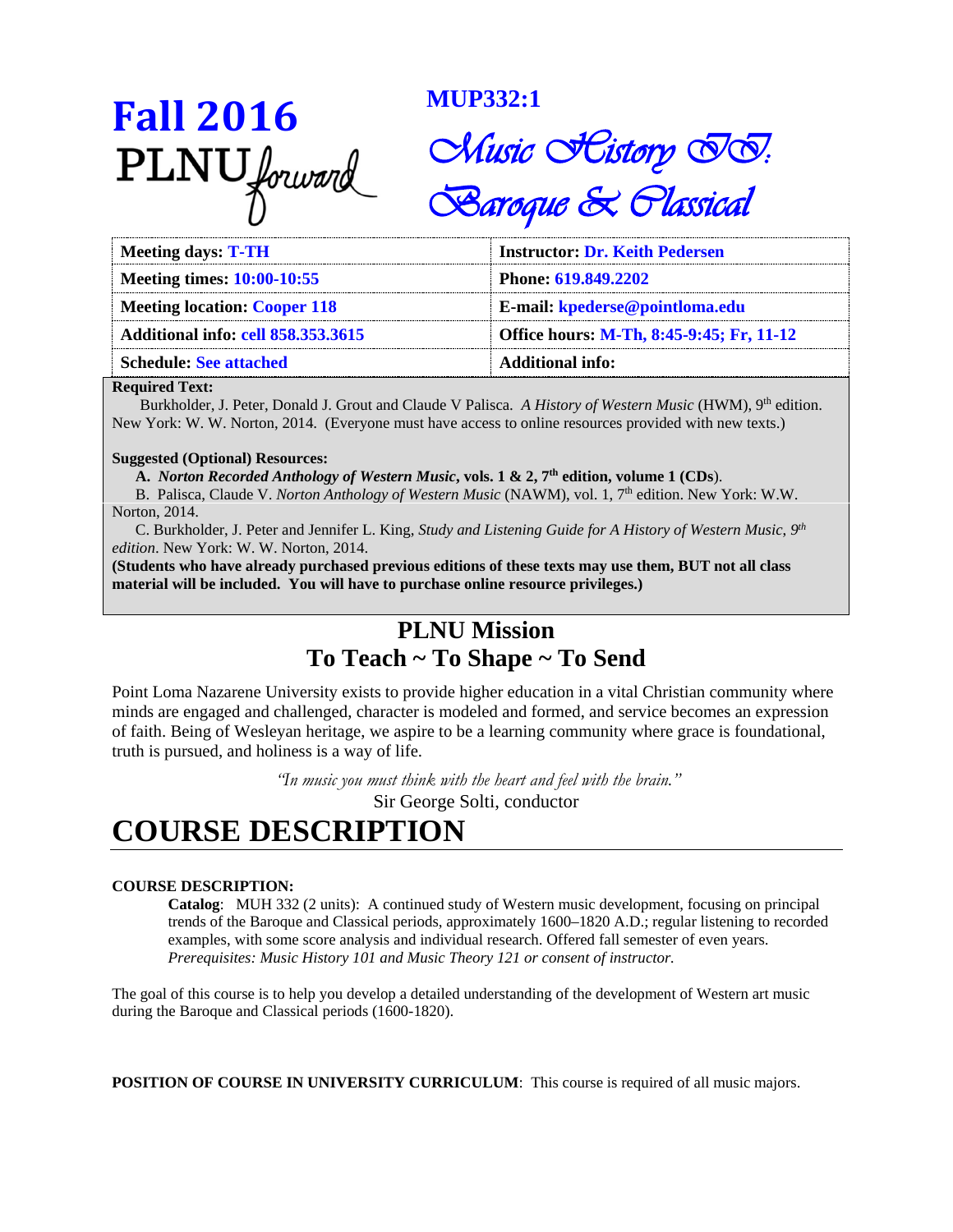#### **COURSE LEARNING OUTCOMES**

You will be able to:

- 1. Summarize an understanding of the stylistic development in western music history from 1600- 1800 as evidenced by performance on exams and the ability to correctly compare music from different styles.
- 2. Recognize and correctly identify important musical works from the western tradition.
- 3. List the important composers, theorists, and works from different schools and style and time periods.
- 4. Apply concepts learned in class to the analysis of selected works.
- 5. Compare and contrast works from various time periods, aurally and visually.

#### **UNIVERSITY POLICIES**

- **1. PLNU ACADEMIC HONESTY:** Students should demonstrate academic honesty by doing original work and by giving appropriate credit to the ideas of others. Academic dishonesty is the act of presenting information, ideas, and/or concepts as one's own when in reality they are the results of another person's creativity and effort. A faculty member who believes a situation involving academic dishonesty has been detected may assign a failing grade for that assignment or examination, or, depending on the seriousness of the offense, for the course. Faculty should follow and students may appeal using the procedure in the university Catalog. See [Academic Policies](http://catalog.pointloma.edu/content.php?catoid=18&navoid=1278) for definitions of kinds of academic dishonesty and for further policy information.
- **2. ACADEMIC ACCOMMODATIONS:** If you have a diagnosed disability, please contact PLNU's Disability Resource Center (DRC) within the first two weeks of class to demonstrate need and to register for accommodation by phone at 619-849-2486 or by e-mail at [DRC@pointloma.edu.](mailto:DRC@pointloma.edu) See [Disability Resource Center](http://www.pointloma.edu/experience/offices/administrative-offices/academic-advising-office/disability-resource-center) for additional information.
- **3. PLNU COPYRIGHT POLICY**. Point Loma Nazarene University, as a non-profit educational institution, is entitled by law to use materials protected by the US Copyright Act for classroom education. Any use of those materials outside the class may violate the law.

#### **COURSE REQUIREMENTS, POLICIES & GUIDELINES**

*Attendance*: Prompt attendance and active, informed participation in all class meetings is expected. According to university policy (p. 48, PLNU Catalog), students missing more than 3 classes are subject to de-enrollment from the course and a grade of "F" or "NC". Six or more unexcused absences will result in de-enrollment with an F. Deenrollment may have serious consequences on residence, athletic, and scholarship requirements; it may also necessitate a reduction or loss in a student's financial aid. If the absences exceed 20 percent, the student may be deenrolled without notice until the university drop date or, after that date, receive the appropriate grade for their work and participation. Se[e Academic Policies](http://catalog.pointloma.edu/content.php?catoid=18&navoid=1278) in the Undergraduate Academic Catalog. Exceptions to this policy are certain University sponsored activities approved in writing by the Provost, family emergencies, and medical emergencies for which I must receive written notification from your doctor.

Please email me in advance, or ASAP if you are sick. If you must leave class early, please let me know before class. Communication regarding attendance is crucial.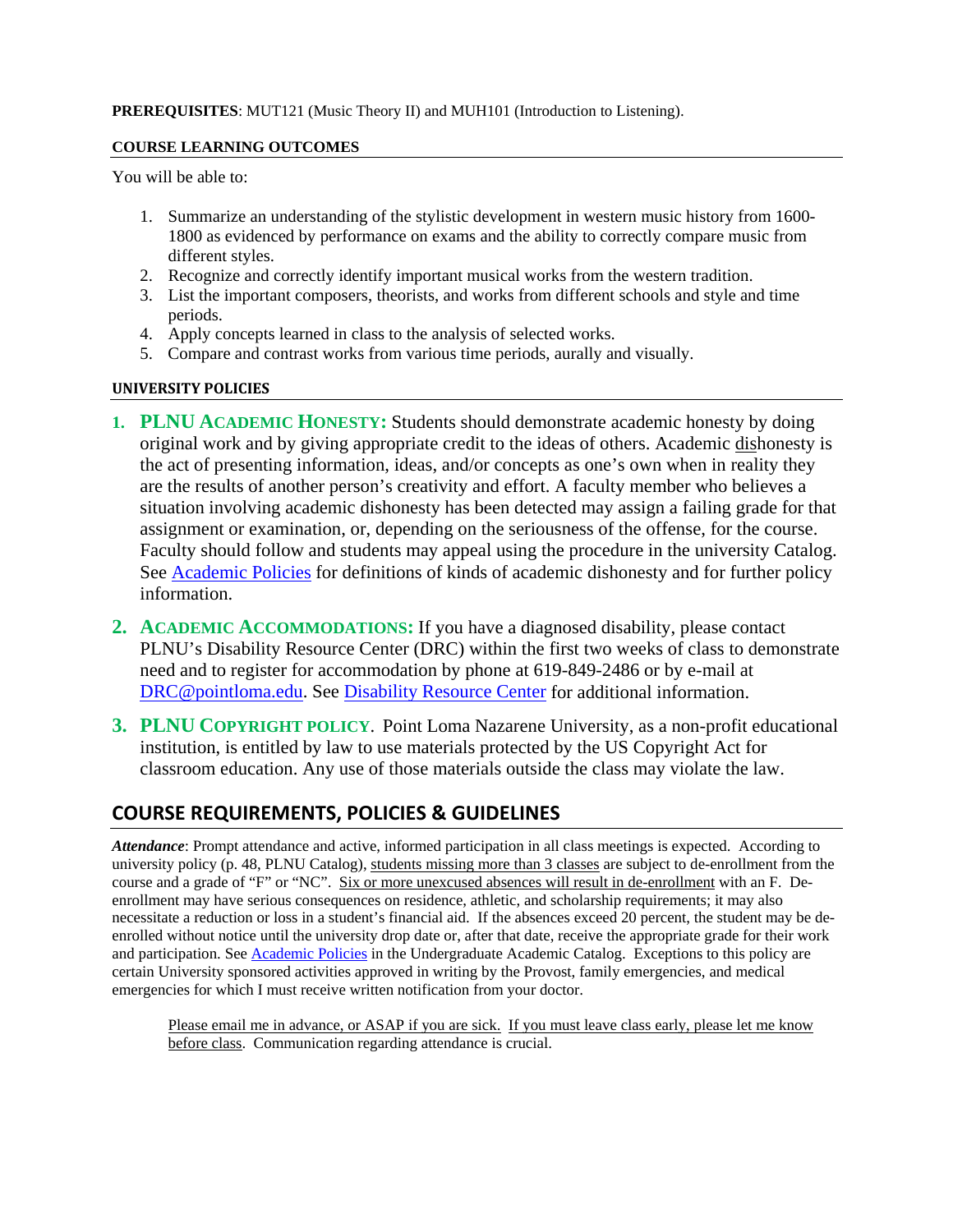The following points may be deducted for your absences:

| 2 abs. = $-1\%$ ; | $3$ abs. $= -2.5\%$ | 4 abs. $= -5\%$                        |
|-------------------|---------------------|----------------------------------------|
| 5 abs. $= -10\%$  | 6 abs. $= -20\%$    | $7$ abs. $= -40\%$ (automatic failure) |

**In addition, 3 tardies will count as one absence.**

#### **In hopes that when you are in class, you are really** *in* **class, please do not use text messaging, email or Facebook in class.**

(If you do decide to drop the course for any reason, please let me know by email so that I can officially remove you from my grade roster and class lists—and not worry about what has happened to you. I'd like you to make such decisions/communications during the first 2 weeks of classes.)

- 2. *Methods used in this course:* Class time will be divided between lecture, class and group discussion, listening to music and individual and group presentations. Quizzes and exams will be used to evaluate each student's learning. Several projects emphasizing practical application and a term paper will also be assigned.
- 3. *Class Participation*: The overall quality of your class participation rests upon attendance, written responses, and contributions to class discussions. Students must bring a web-connectable device (computer, smart-phone, etc.) to each class. To maximize time in class and prevent distractions, both of yourself and of classmates, please refrain from using texting, emails, or social media while in class.
- 4. *Class Preparation*: Students should come to class with the assigned reading, listening and quizzes completed and ready to discuss information in these assignments. Students should take thorough notes in class to absorb concepts presented in the lectures and class discussions which are not covered in the textbook reading or listening. Each student is also accountable to his/her small groups for completing her/his portion of the assignment.
- 5. *Assignments*: Completion of all assignments is required.
	- a. Quizzes may not be made up, so please don't ask. Quizzes and assignments are due by Canvas quiz specified times.
	- b. Examinations will not be made up unless arrangements are made before the tests.
	- c. It is your responsibility to turn in your work: uploading to Canvas on time will prevent lost papers.
	- d. Each assignment must follow format given and be completed on or before deadlines.
	- e. Late assignments will not be accepted either in person, by delivery, or in my mailbox (unless you and I have communicated prior to the deadline about extenuating circumstances).
	- f. Always keep multiple disc and hard copies of your work so that you can provide duplicate copies if needed.
	- g. College level writing standards are expected on every written assignment (correct grammar, mechanics, documentation, etc.). Assignments with more than 3 errors on a page may be returned unmarked. No handwritten assignments accepted (unless so specified).
	- g. You may be required to attend office hours with the professor if need arises.
	- h. DO CHECK SPEEDGRADER IN YOUR CANVAS ASSIGNMENTS FOR DETAILED FEEDBACK ON WRITING ASSIGNMENTS.
- 6. *Email*: You are responsible for routinely checking your *pointloma.edu* account for electronic messages from me (and sometimes from your classmates). You are fully accountable for all course material, announcements, communications that are distributed via email; and I will send messages only to your *ptloma.edu* accounts.
- 7. *Extenuating Situations & Grades*: No "Incomplete" grades will be assigned unless extenuating circumstances (e.g., death in the family, automobile accidents, hospitalization) prevail. If you find yourself in such a situation, contact me immediately. You must submit, in a timely fashion, any necessary and valid documents to verify your situation (e.g., doctor's letter on letterhead, funeral service program, police report, telegram).
- 9**.** *Classroom Decorum*: Appropriate academic attire is required in all class sessions: this excludes sorority/fraternity rush and sexually suggestive (either in design or logo) attire from the classroom. Please also note that the student handbook states: "Clothing should be appropriate to the occasion and in good taste,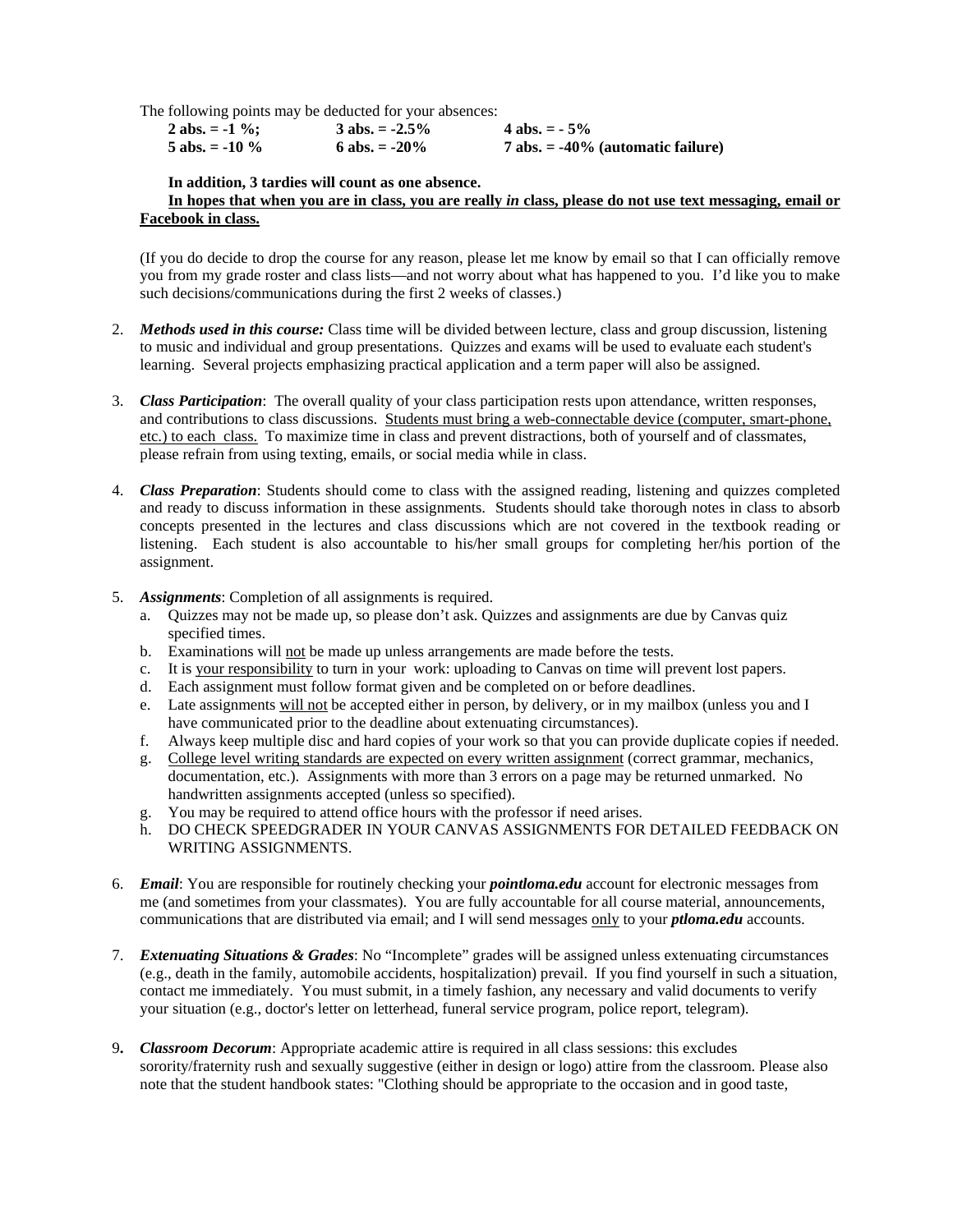reflecting the atmosphere of vital Christianity, which is one of the basic objectives of Point Loma Nazarene University." Personal appearance should not disrupt the mood or atmosphere of the activity being attended. Some examples will be helpful: Tank tops, halter-tops, tight fitting clothing, tube tops, muscle shirts and any clothing revealing underclothes, togas and any clothing with unwholesome advertising or graphics. Be modest.

10. *Instructor Availability*: The instructor will generally be available during the office hours listed on page 1. Making an appointment when possible will be appreciated. Other times may also be arranged if the listed times are unworkable.

#### **COURSE EVALUATION**.

1. *Evaluation*: Students will be evaluated by the following criteria -

|              | 1. Chapter Quizzes                         | 15%  |
|--------------|--------------------------------------------|------|
|              | 2. Listening Quizzes                       | 15%  |
|              | 3. Term paper (no paper=failure of course) | 15%  |
|              | 4. Assignments                             | 11%  |
|              | 5. Off-campus concert                      | 5%   |
|              | 6. Exams $(3 \times 9\% + Final = 12\%)$   | 39%  |
| <b>TOTAL</b> |                                            | 100% |

Attendance (see 1, Attendance Policy), promptness, class participation and attitude may also influence the grade. **Late work will be accepted only in exceptional circumstances and upon approval of instructor.**

| 1. Grading: | 93 and up $= A$ | $73-76 = C$  |
|-------------|-----------------|--------------|
|             | $90-92 = A$     | $70-72 = C$  |
|             | $87-89 = B +$   | $67-69$ = D+ |
|             | $83-86 = B$     | $63-66 = D$  |
|             | $80-82 = B$     | $60-62$ = D- |
|             | $77-79 = C +$   | $0-59 = F$   |
|             |                 |              |

In all assignments and discussions, it may be helpful to keep in mind the following levels of achievement:

D=some major composers, genres, developments

C=major composers, genres, developments

B=details regarding major composers, genres, developments, cultural events, minor composers

A=details regarding individual works, development of genre and/or composer style development and comparison

#### **ADVICE FOR TAKING A MASTER'S ENTRANCE EXAM**

"Just make sure to tell them that no detail is too trivial to be put on the test. I was amazed at how specific some of the questions were. I think knowing key differences between composers, especially medieval and renaissance would be the first thing to study if I had to do it again. At times I felt like I needed to know each composer's favorite color and food, haha. They definitely test your medieval, renaissance and baroque knowledge more heavily than the other eras. Really sitting down and memorizing the listening examples while taking a music history class AND after passing the class would be incredibly beneficial as well. I sure didn't remember a lot of the titles and composers in the listening part of the test."

#### **ASSIGNMENTS**

1. *Term Paper*:

Your **thesis-based** term paper is due on a date as assigned during the semester. A written proposal in outline form (topic, thesis statement, main points, supporting points and beginning bibliography) and other assignments will be completed to assist you in this process. The text of the paper should be about ten pages in length. Papers shorter than six pages will receive an automatic "F." The paper must be typed and double-spaced using Times Roman 12-point font. It must include documentation notes and a bibliography (including important books as well as some joural/periodical articles). A typical paper would consist of an analytical study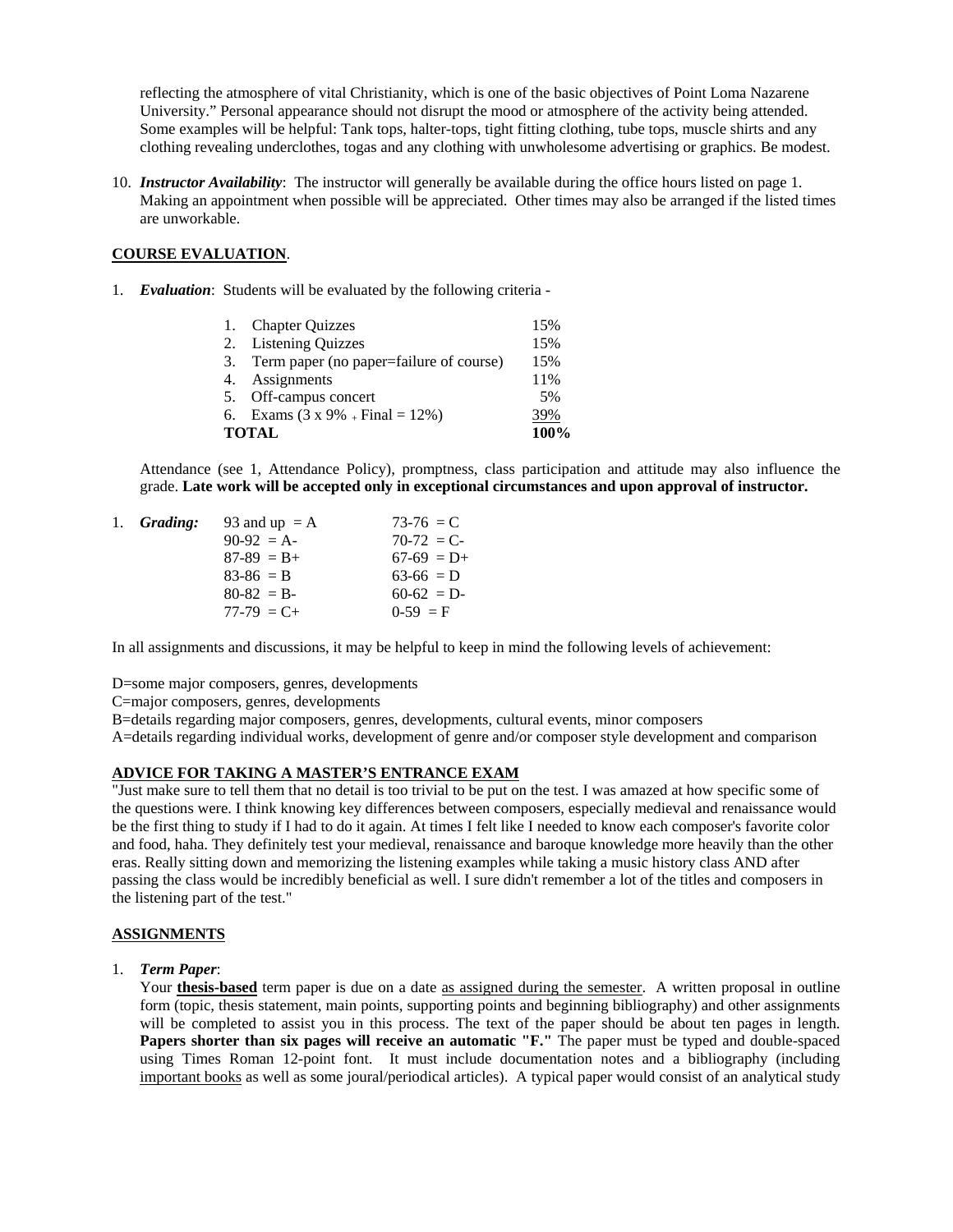of a large work or a comparative analysis of two or three works. Including a marked score or excerpts is expected. Your opinions and conclusions are essential. **Do not choose pieces which are analyzed in either the anthology (NAWM) or the textbook (HWM).** Non-analytical topics dealing with subjects such as historical questions may also be used provided that you are drawing your own conclusions and not merely summarizing someone else's work. Topics must be chosen from the Baroque or Classical eras. You should choose a topic of great interest to you. It should have some practical application for your current and/or future work in music. Papers judged unacceptable based on content or style will be returned ungraded. You will be given a grading rubric describing work earning each letter grade. You must upload your paper to Canvas. **Late papers will receive fifty percent of the assigned grade.**

**LIBRARY BOOKS ARE LIMITED**. Get your books early (4 weeks early), or plan on using Interlibrary Loan (2 weeks minimum) or visiting SDSU or UCSD. Students will have staggered paper assignment dates to facilitate use of books. Limit use of PLNU books to 4 hours/day—especially the week prior to assignment—so others can have access.

#### **Sample Topics**

#### **GENERAL**

Analyze style characteristics in a composition or group of compositions. How is (are) the works related to other works of the same genre or same composer or different composer?

#### **BAROQUE**

The Evolution of the French Overture The Influence of G. Gabrieli in Schutz's Polychoral Writing The English Anthem in Works of Child, Locke, Blow, Purcell or Handel The Transition from Modal to Tonal Writing in Concept and Practice in Music of the 17th Century Fischer's *Ariadne musica* as a Model for Bach's *Well-Tempered Clavier* A Comparison of the Organ Chorale Variations of Sweelinck and Buxtehude Programmatic Elements in the Biblical Sonatas of Kuhnau The Evolution of the Late Baroque Concerto A Comparison of the Concertos of Corelli and Torelli

#### **CLASSICAL**

Reform characteristics in Gluck's *Alceste* A comparison of keyboard sonatas by C. P. E. Bach and D. Scarlatti Compare and contrast an early Haydn symphony with a late one Compare and contrast style characteristics found in a Haydn and a Mozart symphony Mozart's treatment of a specific opera scene

*2. Concert Attendance* – Our class will attend an early music ensemble performance together on **Saturday, October 15, 7:30 PM (All Souls Episcopal, Catalina, 92106)**. The BACH COLLEGIUM SAN DIEGO will perform two cantatas and a sinfonia by Bach featuring world-class early music specialists. You will each have specific research to do in preparation for the concert. You will receive zero points if you do not attend and turn in a review. **5%.**

<http://www.bachcollegiumsd.org/index.html> <http://www.sdems.org/> <http://gfhandel.org/bleissa/pacificcamerata.htm>

#### **BIBLIOGRAPHY:**

Abraham, Gerald. *A Hundred Years of Music*. Chicago: Aldine Pub. Co., 1964. Print.

- Abraham, Gerald. *New Oxford History of Music*. London: Oxford UP. (10 volumes cover the history of music). Print. 780.9 N532
- Ahrens, Christian/trans. Steven Plank. *Valved Brass: the History of an Invention.* Hillsdale, NY: Pendragon Press, 2008. Print. 788.01A287v.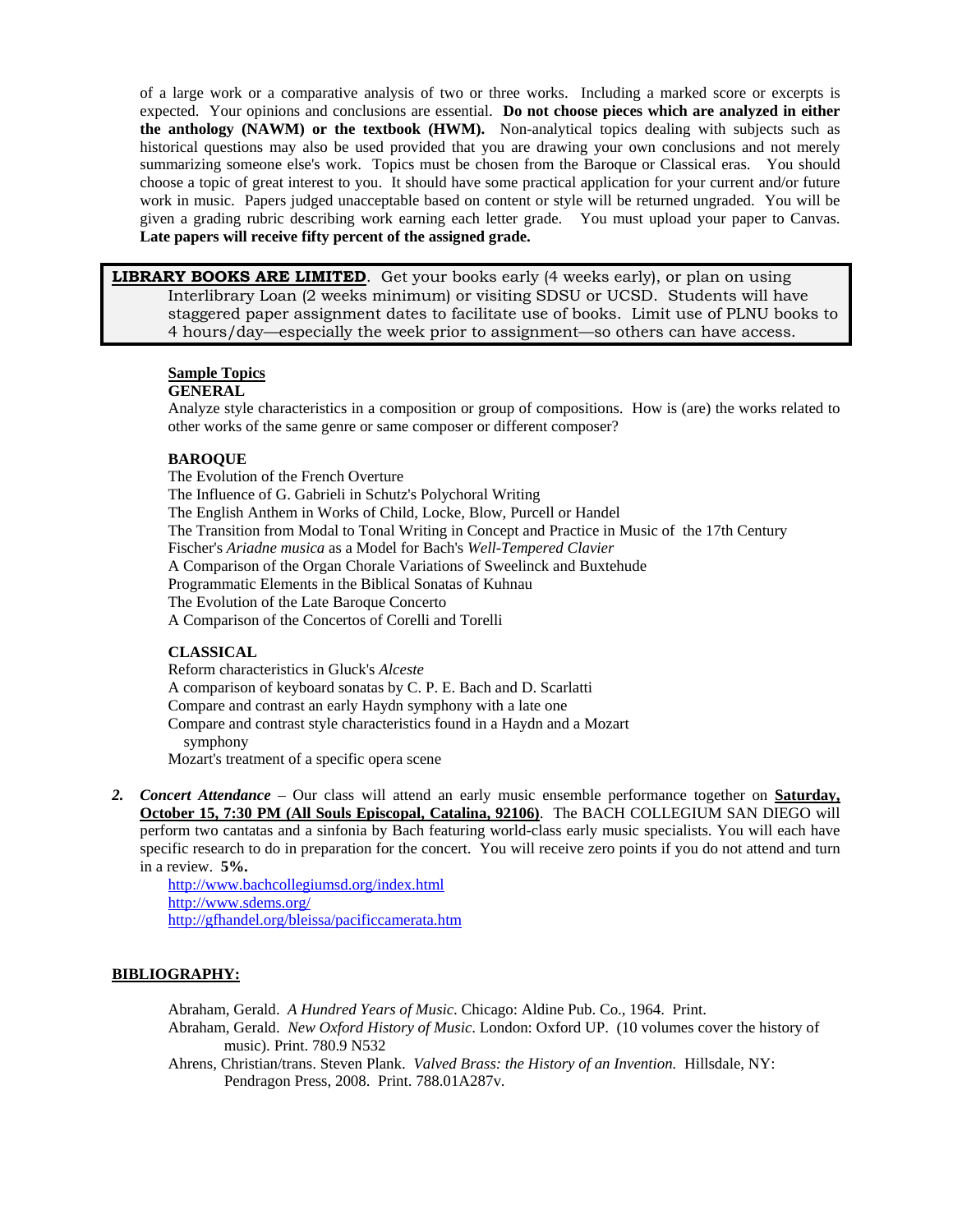- Allabrook, Wye Jamison, ed., *Source Readings in Music History*, rev. ed., Vol. 5: *The Late Eighteenth Century*. NY: Norton, 1998. Print.
- Bartel, Dietrich. *Musica Poetica: Musical-Rhetorical Figures in German Baroque Music*. Lincoln: University of Nebraska Press, 1997. Print.
- Blume, Friedrich. *Renaissance and Baroque Music*. NY: Norton, 1967. Print. 780.9031 B659r
- Buelow, George J. *A History of Baroque Music*. Bloomington: Indiana University Press, 2004. Print.
- Bukofzer, Manfred F. *Music in the Baroque Era: from Monteverdi to Bach.* NY: Norton, 1947. Print.
- Brown, Howard Mayer and Sadie, Stanley, eds. *Performance Practice: Music after 1600*. NY: Norton, 1990. Print.
- Burrows, Donald. *Handel and the English Chapel Royal.* Oxford: Oxford University Press, 2008. Print. 780.92 H236B
- Cooper, Barry. *Beethoven.* Oxford, NY: Oxford University Press, 2008. Print. 780.92B415xC
- Donington, Robert, *Baroque Music, Style and Performance: A Handbook*. NY: Norton, 1982. Print.
- Einstein, Alfred. *A Short History of Music*. NY: Knopf, 1947. Print. 780.9 E35s3
- \_\_\_\_\_. *From Bach to Stravinsky*. NY: Norton, 1933. Print. 780.922 E94f
- Erickson, Raymond, ed. *The Worlds of Johann Sebastian Bach*. New York: Amadeus Press, 2009. Print.
- Gallegher, Sean and Kelly, Thomas Forrest, eds. *The Century of Bach and Mozart: Perspectives on Historiography, Composition, Theory, and Performance*. Cambridge, Mass: Harvard University
	- Department of Music: Harvard University Press, 2008. Print. 780.9033C397G
- Grave, Floyd K. *The String Quartets of Joseph Haydn.* NY: Oxford University Press, 2006. Print. 785.4H132s
- Hunter, Mary Kathleen. *Mozart's Operas: a Companion*. New Haven, CT: Yale University Press, 2008. Print. 780.92M939Hun.
- Hill, John Walter, *Baroque Music*. NY: Norton, 2005. Print.
- Lang, Paul H. *Music in Western Civilization*. NY: Norton, 1941. Print. 780.9 L272m
- \_\_\_\_\_ and Otto Bettman. *A Pictorial History of Music*. NY: Norton, 1960. Print. 780.9 L272p
- Menuhin, Yehudi and Curtis W. Davis. *The Music of Men*. NY: Simon & Schuster, 1986. Print. 780.9 M549m
- Moore, Douglas. *A Guide to Musical Styles*. NY: Norton, 1962. Print. 780 M821g
- Murata, Margaret, ed., *Source Readings in Music History*, rev. ed., Vol. 5: *The Baroque Era*. NY: Norton, 1998. Print.
- Newman, William S. *The Sonata in the Baroque Era*. Chapel Hill: U of North Carolina Press, 1966. Print.
- Palisca, Claude V. *Baroque Music.* Englewood Cliffs, NJ: Prentice Hall, 1981. Print. 780.9032 P163b2
- Parrish, Carl. *Masterpieces of Music before 1750*. NY: Norton, 1951. Print. 780.82 P261m
- \_\_\_\_\_. *A Treasury of Early Music*. NY: Norton, 1958. Print. 780.902 P261t
- Pauly, Reinhard G. *Music in the Classic Period*. Englewood Cliffs, N.J. : Prentice Hall, 1988. Print.
- Pendle, Karin, ed. *Women & Music*. Bloomington: Indiana UP, 1991. Print. 780.88 W872p
- Rangel-Ribeiro, Victor. *Baroque Music : a Practical Guide for the Performer.* NY: Schirmer Books, 1981. Print.
- Ratner, Leonard. *Classic Music: expression, form and style*. NY: Schirmer, 1985. Print.
- Rosen, Charles. *The Classical Style: Haydn, Mozart, Beethoven.* NY: Viking Press, 1971. Print.
- Sachs, Curt. *Our Musical Heritage.* NY: Prentice-Hall, 1948. Print. 780.9 S121o
- Sampsel, Laurie J. *Music Research: a Handbook*. Oxford; Oxford University Press, 2009. Print.
- Stauffer, George B., ed. *The World of Baroque Music*. Bloomington: Indiana University Press, 2006 Print
- Strunk, Oliver. *Source Readings in Music History*. NY: Norton, 1950. Print. 780.9
- Tomlinson, Gary and Trietler, Leo, eds. *Strunk's Source Readings in Music History:* rev. ed., Vol. 3: *The Renaissance*. NY: Norton, 1997. Print.
- Weiss, Peiro and Taruskin, Richard, ed. *Music in the Western World: A History in Documents*, 2nd ed. Belmont, CA: Thomson/Schirmer, 2008. Print.
- Williams, Peter. *J. S. Bach: A Life in Music.* Cambridge: Cambridge UniversityPress, 2007. Print.
- Zohn, Steven David. *Music for Mixed Taste: Style, Genre, and Meaning in Telemann's Instrumental Works.* NY: Oxford University Press, 2008. Print 780.82T368z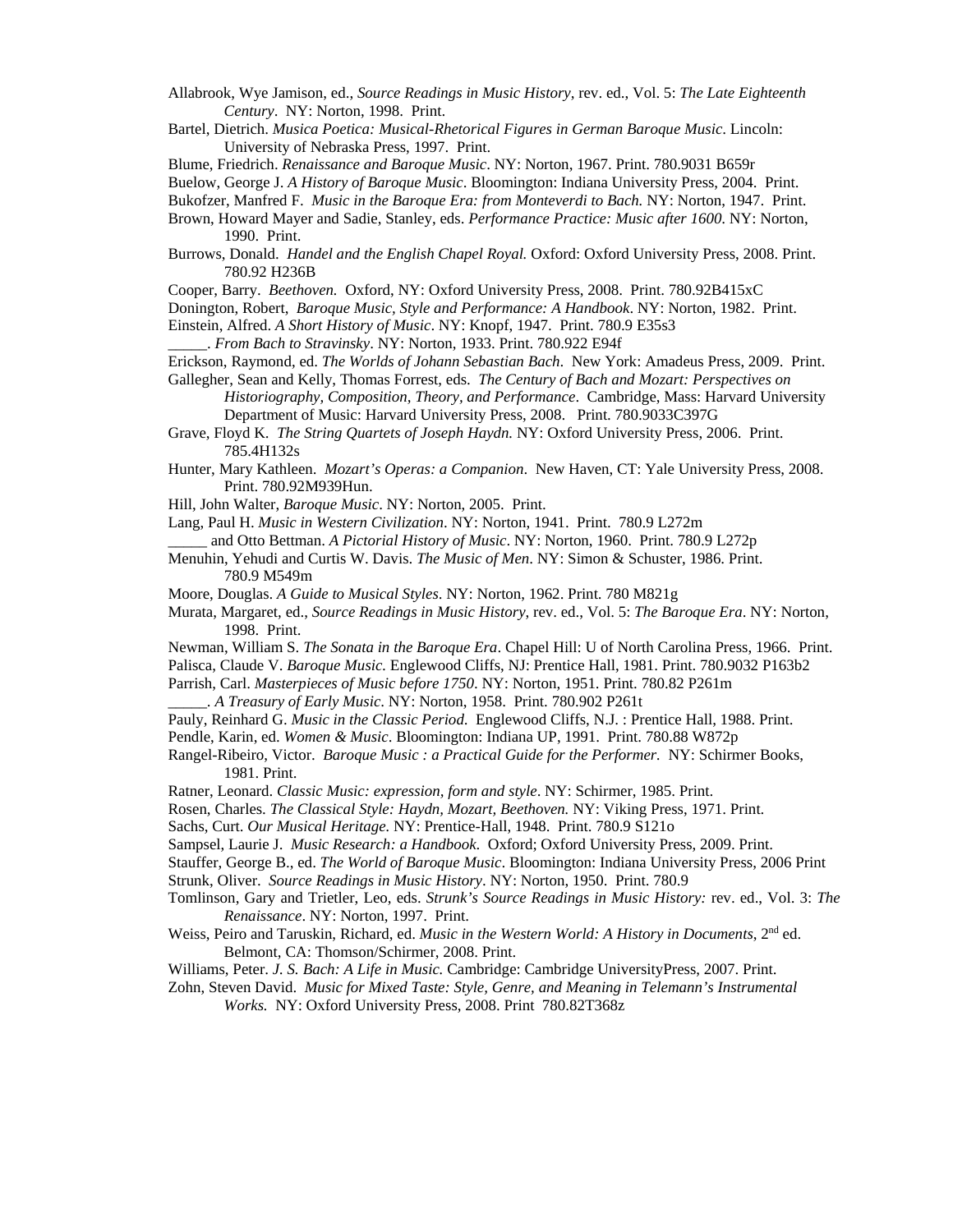**COURSE VOCABULARY:** While you may not see every one of these words on a test or quiz, these are some of the most important terms, concepts, and people to know for a well-rounded understanding of the information covered. These terms should help you survive a grad school entrance exam.

Chapter 13 science politics economics patronage new forms/genres Baroque affections Baroque art first practice second practice polarity basso continuo concertato tuning dissonance chromaticism counterpoint rhythm idiomatic styles ornamentation embellishment tonality Monteverdi

Chapter 14 opera libretto Greek tragedy pastoral drama madrigal comedy or cycle intermedio embellishment melody Florentine Camarata Galilei monody Caccini *Le nouve musiche* aria solo madrigal *Dafne* Peri Cavalieri *L'Euridice* recitative ritornello

sinfonia *L'Orfeo* strophic variation *Combattimento* stile concitato *L'incoronazione* arioso Caccini Rome arioso sinfonia castrati Venice public opera singers opera abroad impresario prima donna/diva theater vs. drama Chapter 15 styles chamber music

concertato style concerted madrigal-Mont. basso ostinato tetrachord chacona mid-c. cantata Germany air de cour sacred concertos Barbara Strozzi stile antico stile moderno J. J. Fux-Gradus... large sacred concerto cori spezzati Gabrieli Benevoli small sacred concerto Viadana oratorio Carissimi Schein Schütz *Kleine geistliche Konzerte* musical figures

historia passion Jewish music instrumental types toccata fantasia prelude ricercare cappricio fugue canzona sonata organ verse chorale prelude partita chorale variations passacaglia dances/suite Chapter 16 French monarchy court ballet dance as control Fr. court music orchestra Lully tragedie lyrique divertissements Fr. overture récitative simple recitative *mesuré* airs notes inégales overdotting agréments tonality Charpentier petit motet grand motet de Lalande Fr. oratorio Fr. organ clavecin D'Anglebert de la Guerre Couperin style brisé binary form dance suite forms German suites English masque Puritan music

Blow Purcell dramatic opera odes verse anthems viol consort folk dances public concert zarzuela Velasco romance villancico Chapter 17 Legrenzi A. Scarlatti aria da capo cantata ritornello dim. seventh serenata church music oratorios sonata da camera sonata da chiesa trio sonata solo sonata Stradivarius Guarneri Corelli church sonatas ornamentation tonality forward motion orchestral concerto concerto grosso solo concerto tutti ripieno Torelli German music Stadtpfiefer collegium musicum cosmopolitan German opera Missa salisburgensis **Orthodox Pietists** chorale sacred concerto Buxtehude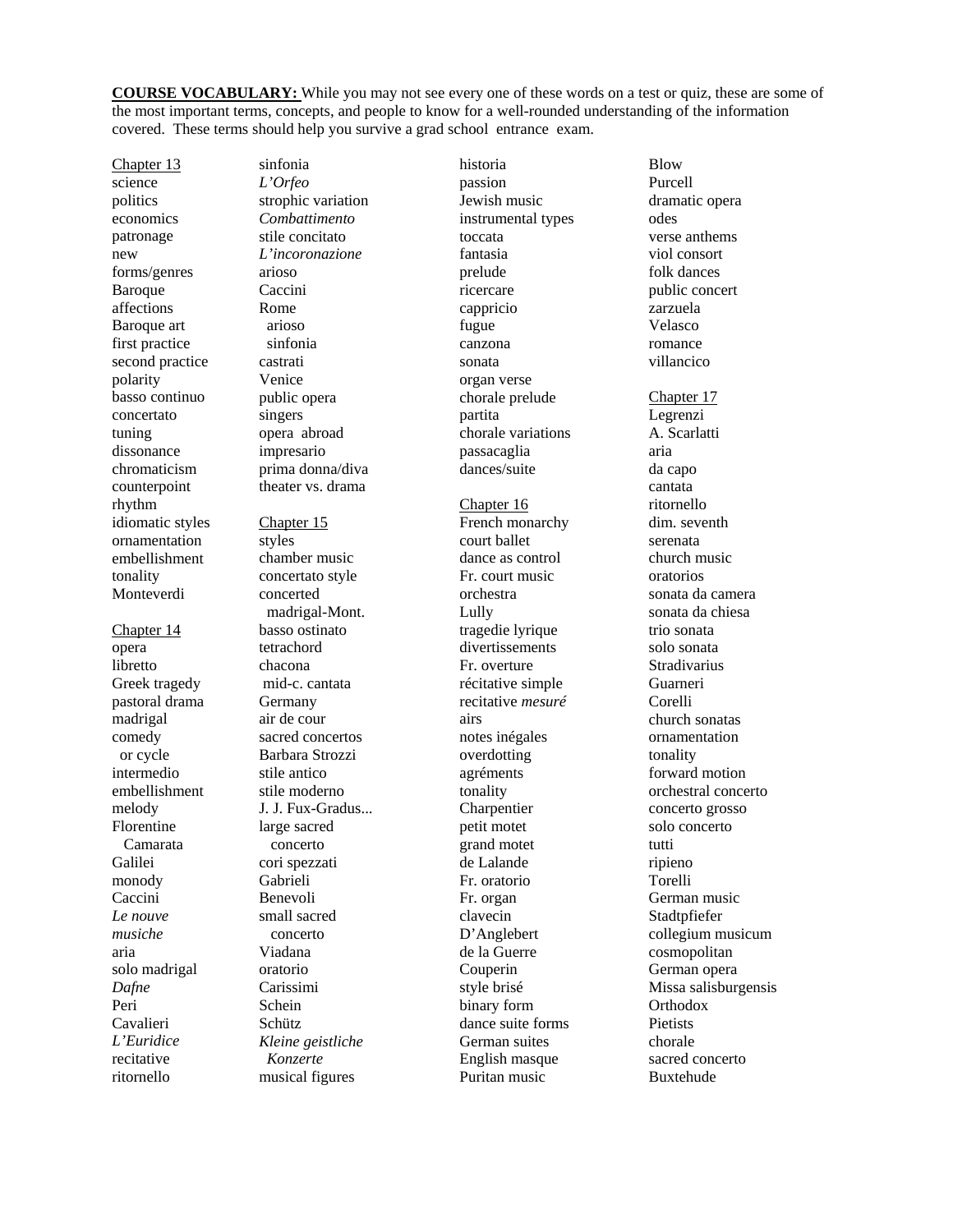organ music Pachelbel toccatas preludes fugue exposition answer episodes organ chorales chorale variations chorale fantasia chorale preludes harpsichord suite orchestral suite Muffat solo sonata Biber scordatura synthesis

Chapter 18 middle class music conservatories castrati Neapolitan opera comic opera serious opera Roman music Venetian music Vivaldi Oespedale concerto standard orchestra ritornello form episodes slow movement programmatic sinfonia **Concert** Spirituel Couperin harpsichord suite

Fr. chamber music Fr./It. synthesis Rameau Traité de l'harmonie fundamental bass chords dissonance consonance functional tonality modulation Lully vs. Rameau

Chapter 19 musical life German synthesis Telemann J.S. Bach education/caree r BWV music copying organ music harpsichord music quodlibet instrumental music cantatas sacred music Händel education/career operas recitative secco recitative accompagnato coloratura national influences waning of opera oratorio chorus musical rhetoric *Messiah* libretto borrowings instrumental works posterity

Chapter 20 international style Enlightenment Humanitarianism galant

empfindsam classic periodicity oration/rhetoric Koch harmonic function harmonic motion Alberti bass form and function emotional contrast Chapter 21 opera buffa intermezzo Pergolesi opera seria Metastasio Da capo aria Dal segno aria Hasse Lombardic rhythms War of Buffoons Rousseau opera comique ballad opera The Beggar's Opera Singspiel opera reform C. W. Gluck pleasure gardens national song Lied Reichardt Goethe church music Bay Psalm Book William Billings fuging tunes Moravians Chapter 22

pianoforte string quartet instruments sonata sonata form other forms D. Scarlatti

C. P. E. Bach Essay…Keyboard symphony B. Sammartini Mannheim J. Stamitz Gossec symphonie concertante concerto J. C. Bach entertainment music Chapter 23 Haydn biography Charles Burney van Hoboken baryton style wit function symphonies sonata -rondo Sturm und drang Paris, London string quartet scherzo keyboard vocal music Mozart biography Colloredo von Köchel Leopold Nannerl Tours important teachers career keyboard works topics chamber music concertos symphonies opera Da Ponte singspiel Freemasonry church music classic